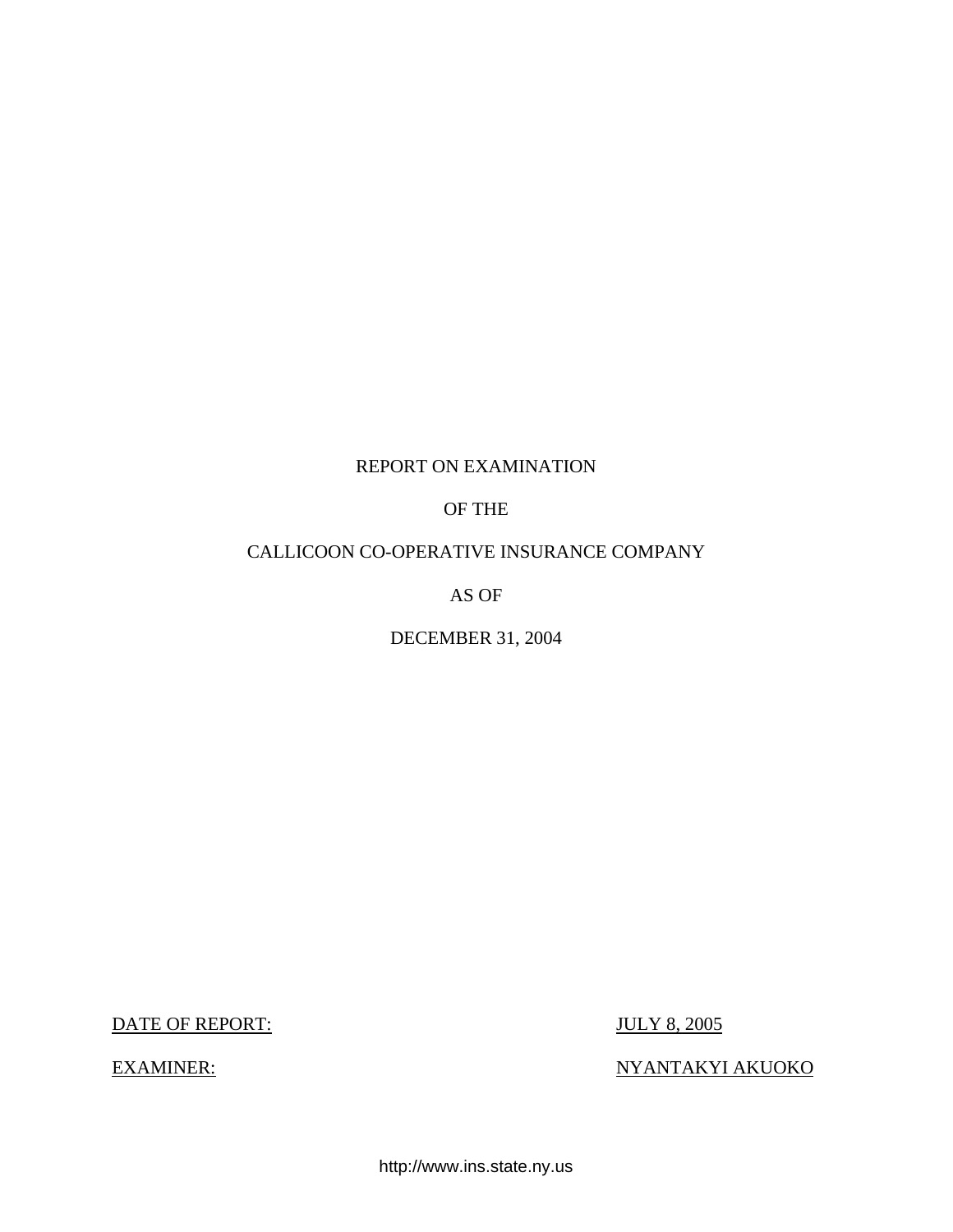

#### STATE OF NEW YORK INSURANCE DEPARTMENT ONE COMMERCE PLAZA ALBANY, NEW YORK 12257

George E. Pataki Howard Mills

Superintendent

July 8, 2005

Honorable Howard Mills Superintendent of Insurance Albany, New York 12257

Sir:

Pursuant to the requirements of the New York Insurance Law, and in compliance with instructions contained in Appointment Number 22358 dated April 6, 2005 hereto, I have made an examination into the condition and affairs of Callicoon Co-operative Insurance Company as of December 31, 2004, and submit the following report thereon.

Wherever the designations "the Company" or "CCIC" appear herein without qualification, they should be understood to indicate Callicoon Co-operative Insurance Company.

Wherever the term "Department" appears herein without qualification, it should be understood to mean the New York Insurance Department.

The examination was conducted at the Company's home office located at 15 Chapel Street, Jeffersonville, NY 12748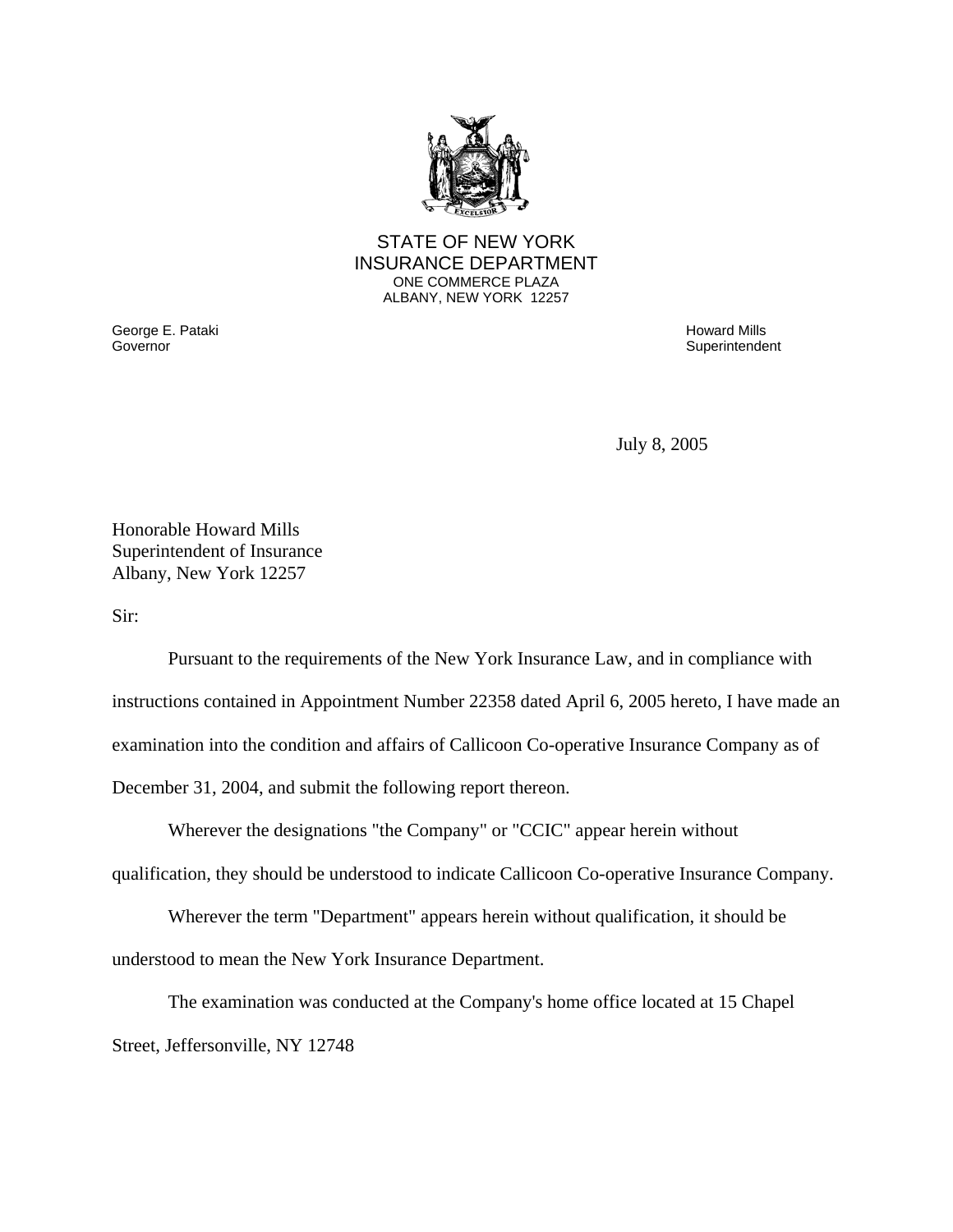# TABLE OF CONTENTS

| <b>ITEM NO.</b> |                                             | PAGE NO        |
|-----------------|---------------------------------------------|----------------|
| 1.              | Scope of Examination                        | $\overline{c}$ |
| 2.              | <b>Description of Company</b>               | $\overline{2}$ |
|                 | A. Management                               | 3              |
|                 | B. Territory and plan of operation          | 5              |
|                 | C. Reinsurance                              | 6              |
|                 | D. Holding company system                   | 8              |
|                 | E. Abandoned property law                   | 8              |
|                 | F. Significant operating ratios             | 9              |
|                 | G. Accounts and records                     | 9              |
| 3.              | <b>Financial Statements</b>                 |                |
|                 | A. Balance sheet                            | 12             |
|                 | B. Underwriting and investment exhibit      | 14             |
| 4.              | Losses and loss adjustment expenses         | 15             |
| 5.              | Market conduct activities                   | 15             |
| 6.              | Compliance with prior report on examination | 16             |
| 7.              | Summary of comments and recommendations     | 18             |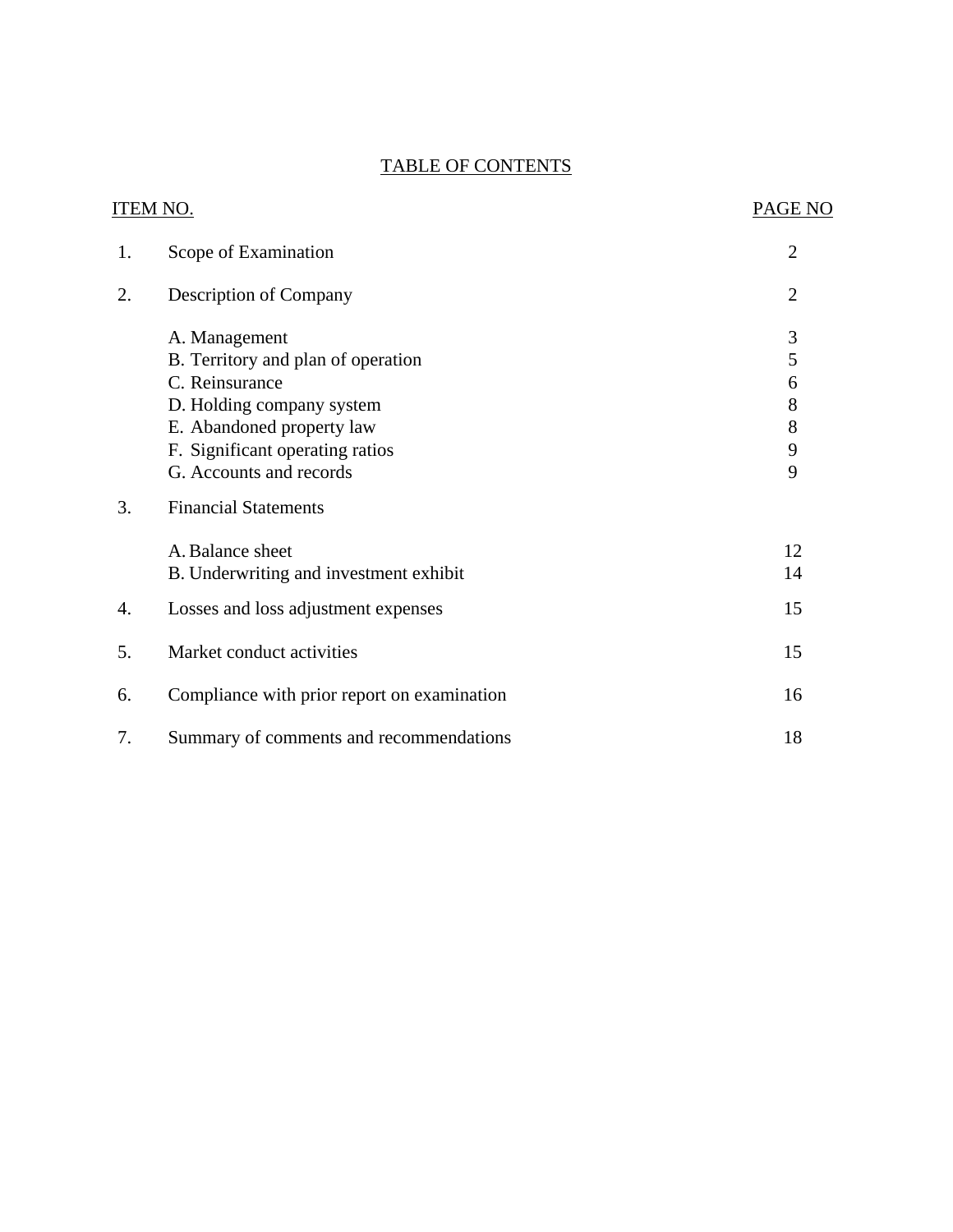#### 1. SCOPE OF EXAMINATION

<span id="page-3-0"></span>The previous examination was conducted as of December 31, 1999. This examination covered the five-year period from January 1, 2000 through December 31, 2004, and was limited in scope to those balance sheet items considered by this Department to require analysis, verification or description, including: invested assets, loss and loss adjustment expense reserves and provision for reinsurance. Transactions occurring subsequent to this period were reviewed where deemed appropriate by the examiner. The examination included a review of income, disbursements and company records deemed necessary to accomplish such analysis or verification and utilized, to the extent considered appropriate, work performed by the Company's independent public accountants.

A review was also made to ascertain what action was taken by the Company with regard to comments and recommendations contained in the prior report on examination.

This report on examination is confined to financial statements and comments on those matters, which involve departures from laws, regulations or rules, or which are deemed to require explanation or description.

#### 2. DESCRIPTION OF COMPANY

Callicoon Co-operative Insurance Company was organized on April 13, 1878 as Callicoon Agricultural Fire Relief Association of Sullivan County, New York for the purpose of transacting business as an assessment co-operative insurance association in Sullivan County in this State. Subsequently, the territorial limits were extended to cover all the counties in the State, excluding the counties of New York, Kings, Queens, Bronx and Richmond. In 1964, this

2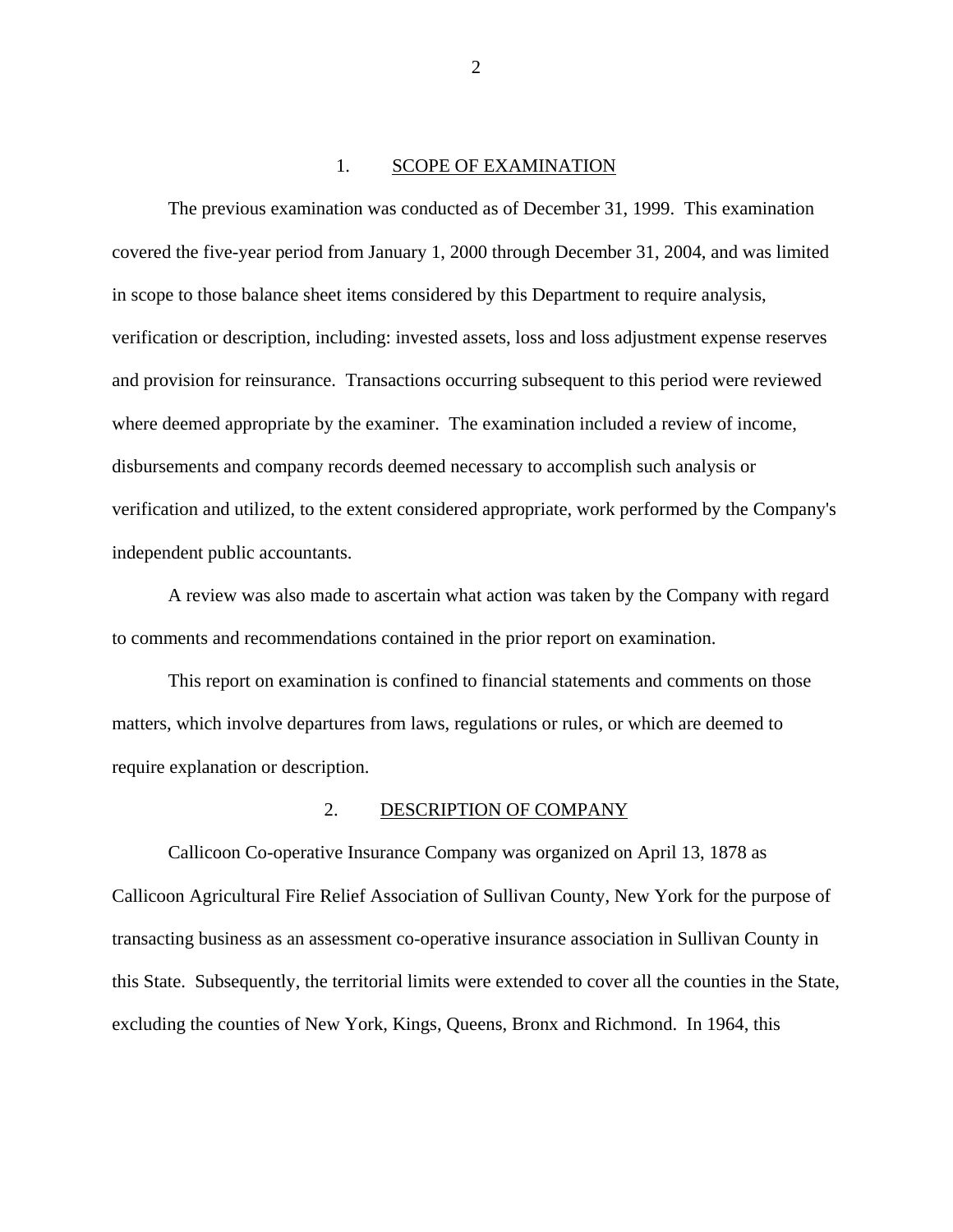<span id="page-4-0"></span>Department approved a change of name of the Association to the Callicoon Co-operative Insurance Company.

## A. Management

Pursuant to the Company's charter and by-laws, management of the Company is vested in a board of directors consisting of not less than eleven nor more than eighteen members. The board meets four times during each calendar year. At December 31, 2004, the board of directors was comprised of the following thirteen members:

| Name and Residence                             | <b>Principal Business Affiliation</b>   |
|------------------------------------------------|-----------------------------------------|
| Ruth K. Baxter<br>Mountaindale, NY             | Retired                                 |
| Roger E. Bisland<br>Glen Spey, NY              | <b>Insurance Agent</b>                  |
| <b>Philip Conaty</b><br>Monticello, NY         | Attorney                                |
| John K. Gempler<br>Kenoza Lake, NY             | Secretary/Treasurer, CCIC               |
| Carol Lane<br>Monticello, NY                   | Retired                                 |
| William Lane<br>Monticello, NY                 | Retired                                 |
| <b>Clarence Loucks</b><br>Livingston Manor, NY | President, CCIC                         |
| Douglas Loucks<br>Livingston Manor, NY         | Correction officer                      |
| William B. Merrill<br>Hurley, NY               | Independent claim adjuster              |
| Jeanne L. Smith<br>Livingston Manor, NY        | CCIC employee and insurance agent       |
| <b>Edward Sykes</b><br>Callicoon, NY           | Insurance Agent, Vice President of CCIC |
| Lee Titus<br>Wallkill, NY                      | <b>Insurance Agent</b>                  |
| Harry L. Wilcox<br>Roscoe, NY                  | Dairy farmer                            |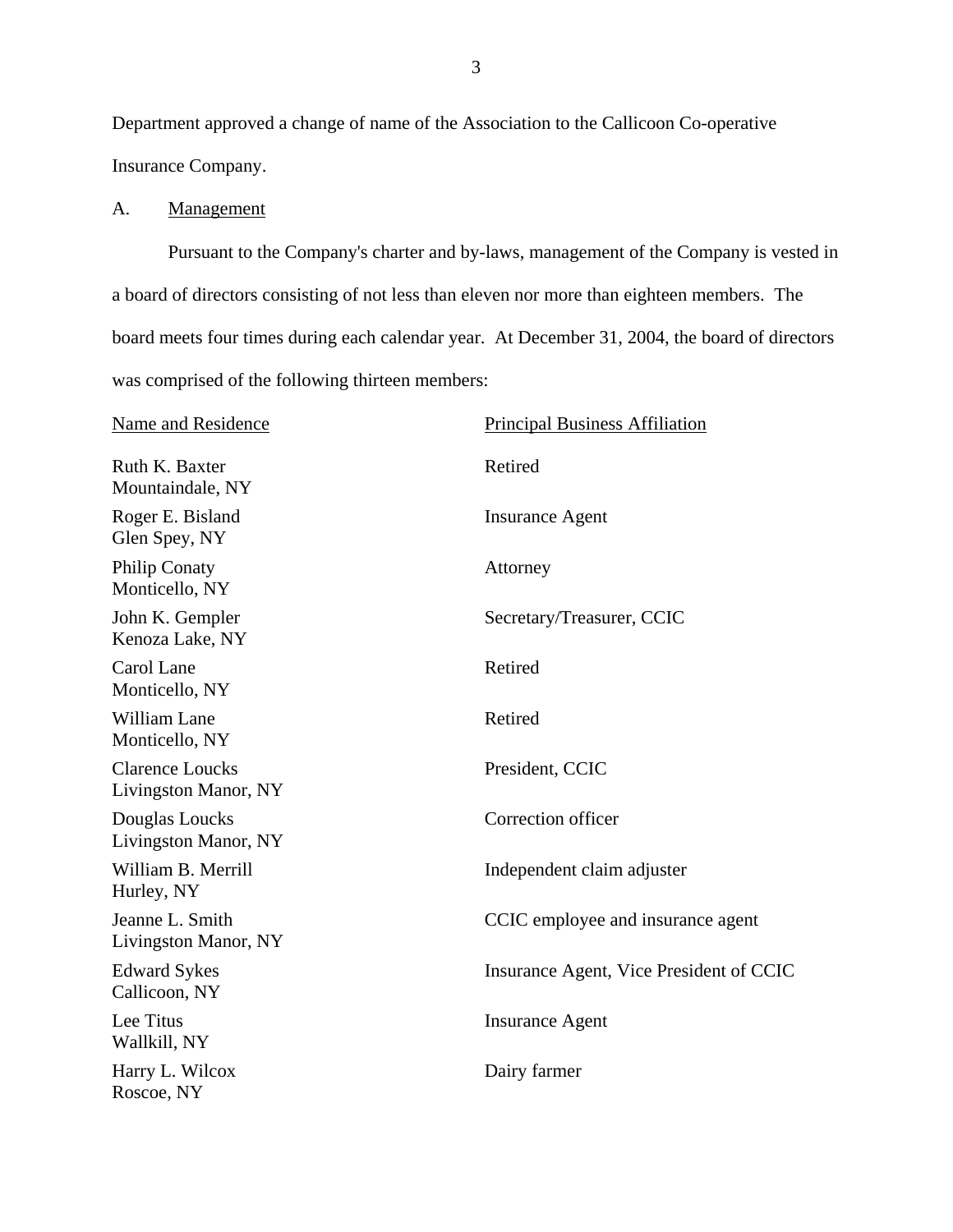A review of the minutes of the board of directors' meetings held, during the examination period, indicated that the meetings were generally well attended and each board member has an acceptable record of attendance.

Section 712(a) of the New York Business Corporation Law ("NYBCL") gives the authority to create committees of the board to the board of directors. During the period of the examination, the board did not appoint or approve membership to the Investment and Salary Committees. Therefore, it is recommended that the Company adhere to all the provisions of Section 712(a) of the NYBCL and have its board approve all appointments to board committees.

Section 1411(a) of the NYIL states, in part, that, "No domestic insurer shall make any loan or investment… unless authorized or approved by its board of directors or a committee thereof responsible for supervising or making such investment or loan. The committees' minutes shall be recorded and a report submitted to the board of directors at its next meeting."

During the review of the Company's investments to determine if they were properly approved, it was determined that the Company was not having its board approve of all of its investments. Thus, the Company was not complying with the requirements of Section 1411(a) of the NYIL. Therefore, it is recommended that the Company comply with Section 1411(a) of the NYIL and have all its investments approved by its board of directors.

As of December 31, 2004, the principal officers of the Company were as follows:

Name Title Claurence Loucks President Edward Sykes Vice President

John Gempler Secretary/Treasurer

4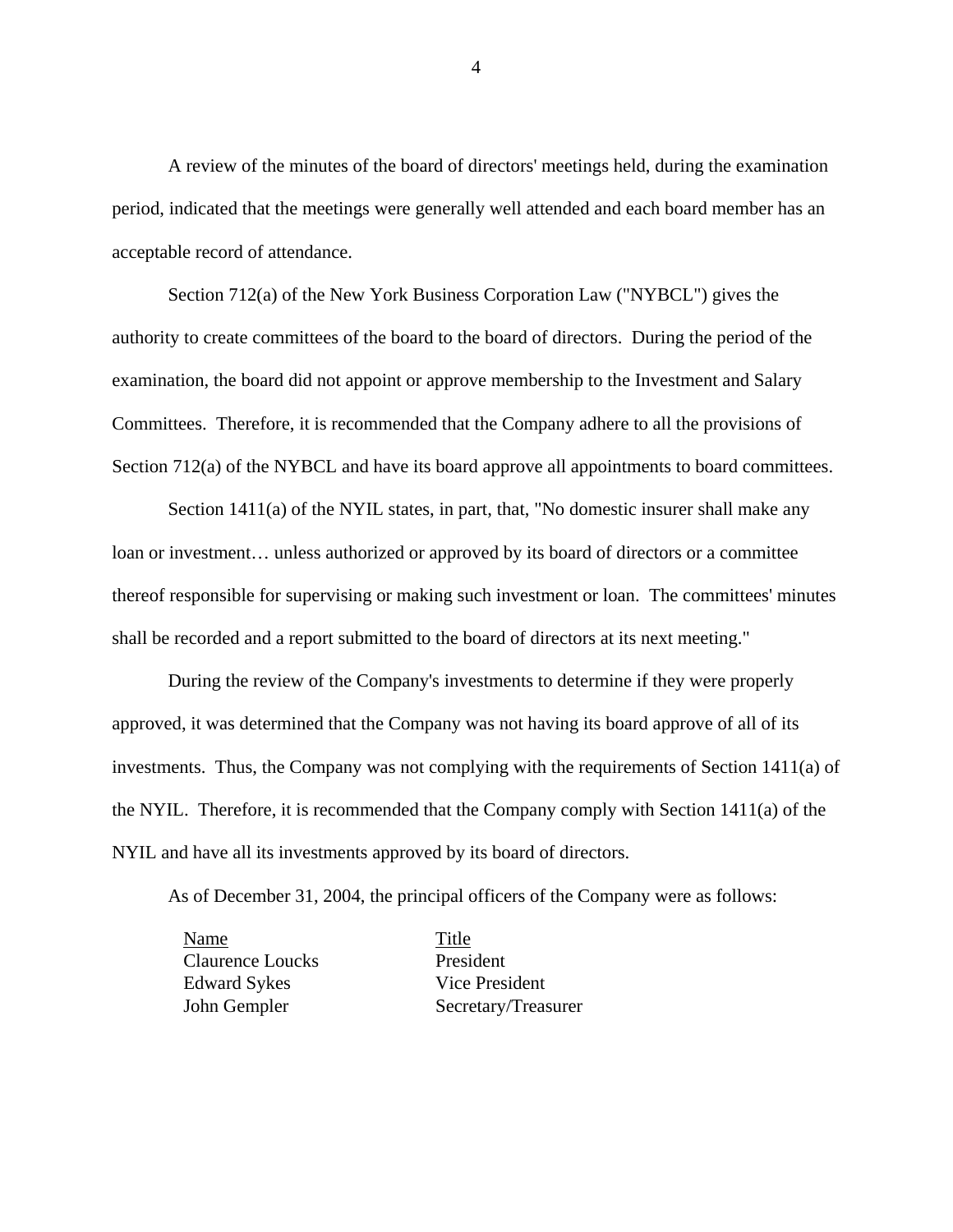# <span id="page-6-0"></span>B. Territory and Plan of Operation

As of December 31, 2004, the Company was licensed to write business in New York

only.

As of the examination date, the Company was authorized to transact the kinds of

insurance as defined in the following numbered paragraphs of Section 1113(a) of the New York

Insurance Law ("NYIL"):

| P <u>aragraph</u> | Line of Business                                                                    |
|-------------------|-------------------------------------------------------------------------------------|
| 4                 | Fire                                                                                |
| 5                 | Miscellaneous property                                                              |
| 6                 | Water damage                                                                        |
| 7                 | Burglary and theft                                                                  |
| 8                 | Glass                                                                               |
| 12                | Collision                                                                           |
| 13                | Personal injury liability                                                           |
| 14                | Property damage liability                                                           |
| 15                | Worker's compensation and employer's liability (excluding workers'<br>compensation) |
| 19                | Motor vehicle and aircraft physical damage                                          |
| 20                | Marine and inland marine                                                            |

The Company is also licensed as of December 31, 2004, to accept and cede reinsurance as provided in Section 6606 of the NYIL.

The following schedule shows the direct premiums written by the Company for the

period under examination:

| Calendar Year | Direct Premiums Written(000's) |
|---------------|--------------------------------|
| 2000          | \$3,536                        |
| 2001          | \$3,803                        |
| 2002          | \$4,437                        |
| 2003          | \$4,985                        |
| 2004          | \$5,415                        |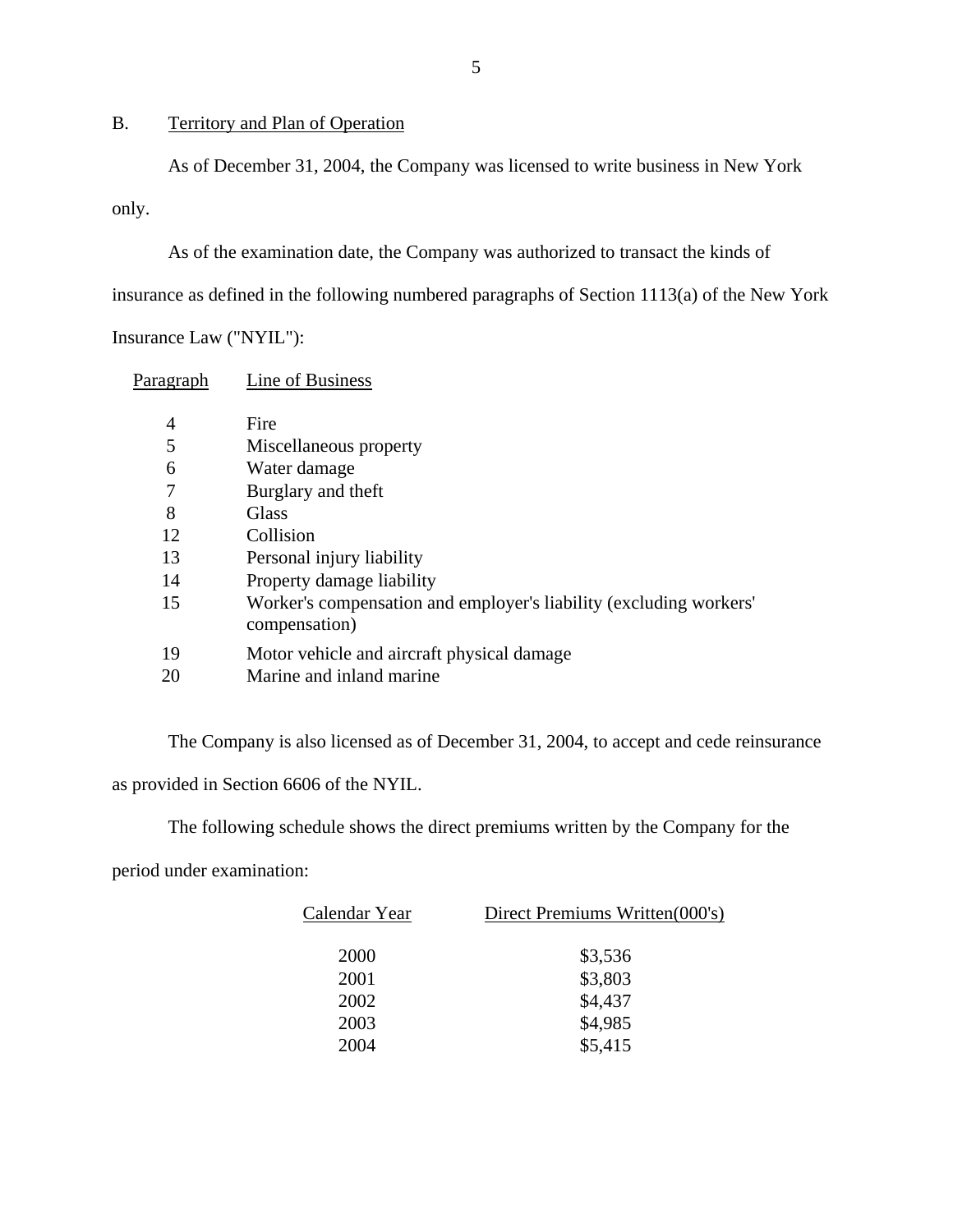<span id="page-7-0"></span>Based on the lines of business for which the Company is licensed and pursuant to the requirements of Article 66 of the New York Insurance Law, the Company is required to maintain a minimum surplus to policyholders in the amount of \$100,000. The company underwrites predominantly commercial multiple peril, homeowners multiple peril and fire lines of business, which accounted for 46%, 35% and 11% respectively, of 2004 net premium writings. The Company writes direct business through independent agents.

## C. Reinsurance

The company did not assume reinsurance premiums written as of December 31, 2004.

The company has structured its ceded reinsurance program to limit it maximum exposure

to any one risk as follows:

| Property Excess of Loss (3 layers)               | \$625,000 excess of \$75,000 ultimate loss each risk, not<br>exceeding \$225,000, \$600,000 and \$1,050,000 ultimate loss<br>any one occurrence for each respective layer. In addition if a<br>loss occurrence takes place which involves one or more<br>risks/insureds/policies reinsured and under the First, Second<br>and Third Casualty Excess of Loss Reinsurance Agreement<br>\$20,000 excess of \$75,000 each such loss occurrence. |
|--------------------------------------------------|---------------------------------------------------------------------------------------------------------------------------------------------------------------------------------------------------------------------------------------------------------------------------------------------------------------------------------------------------------------------------------------------------------------------------------------------|
| Casualty Lines (3 layers)                        | \$980,000 excess of \$20,000 ultimate net loss occurrence. In<br>addition, if a loss occurrence takes place, which involves<br>one or more risks/insureds/policies reinsured and under the<br>First, Second and Third Property Excess of Loss \$20,000<br>excess of \$75,000 each such occurrence.                                                                                                                                          |
| <b>Casualty Clash</b>                            | $$1,000,000$ excess of $$1,000,000$ per loss occurrence, not<br>exceeding \$1,000,000 ultimate net losses in all, any one loss<br>occurrence.                                                                                                                                                                                                                                                                                               |
| Property Catastrophe Excess of<br>Loss(3 layers) | 95% of \$1,800,000 excess of \$200,000 each loss<br>occurrence.                                                                                                                                                                                                                                                                                                                                                                             |
|                                                  | 100% ultimate net loss in excess of \$2,000,000                                                                                                                                                                                                                                                                                                                                                                                             |
| <b>Aggregate Excess of Loss</b>                  | 95% of \$750,000 of net losses, during the term of the<br>contract, in excess of 86% of the net premium earned.                                                                                                                                                                                                                                                                                                                             |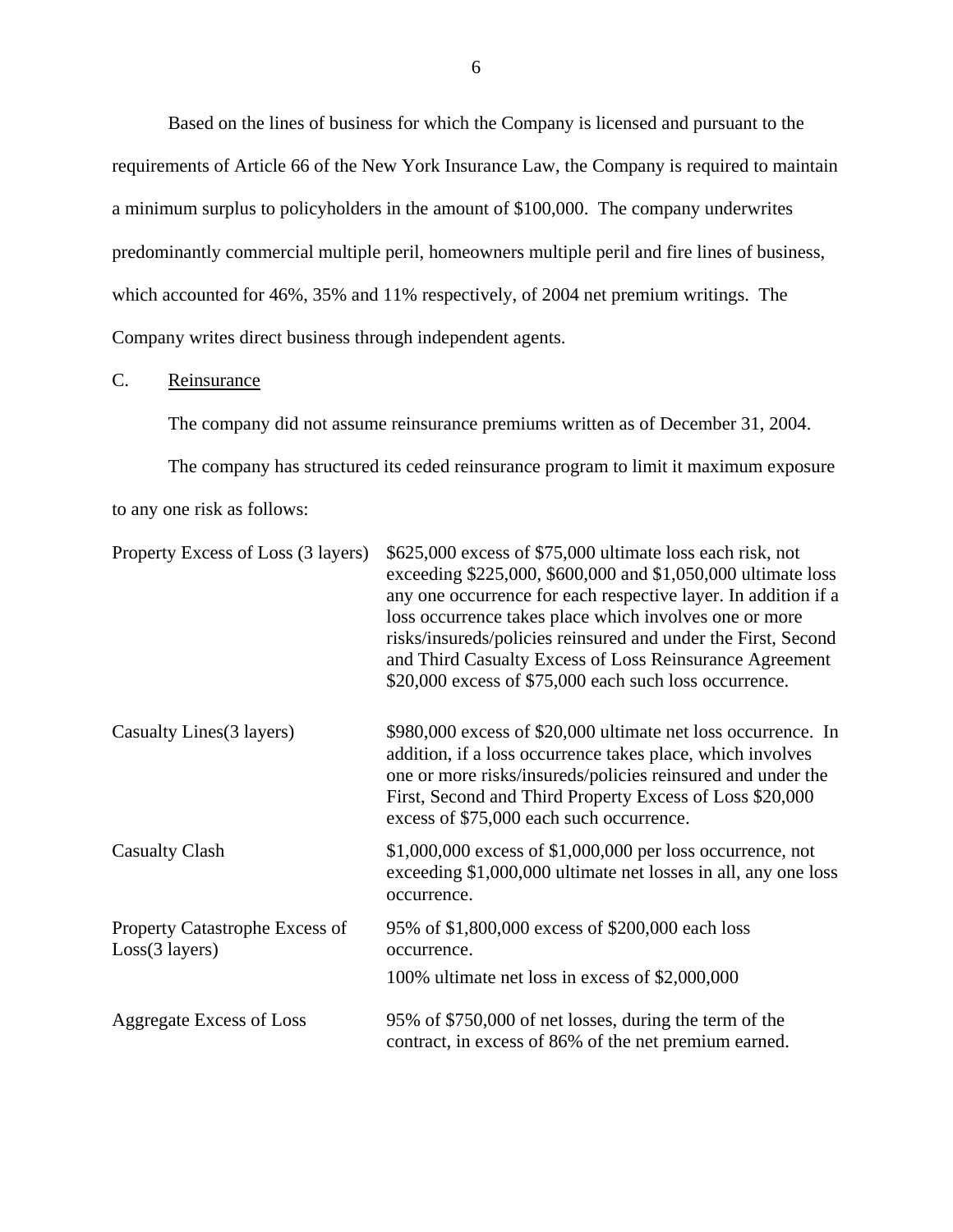In addition to its treaty reinsurance program the Company also obtained property facultative reinsurance coverage. The maximum cession for the program is \$500,000 liability, after maintaining \$600,000 maximum net and treaty retention. The reinsurer's limit in any one occurrence is \$1,000,000, plus the reinsurer's pro rata portion of loss expense.

Since the previous examination, the Company's retention has increased from \$30,000 to \$75,000 on property business and from \$15,000 to \$20,000 on casualty business.

In 2004 the Company, as an assessment co-operative insurer, ceded reinsurance to an unauthorized insurer without the approval of the Superintendent. Section  $6606(a)(2)$  of the New York Insurance Law provides that an assessment co-operative insurer may cede reinsurance to any licensed insurer, unless otherwise permitted by the Superintendent. Therefore, it is recommended that the Company comply with Section  $6606(a)(2)$  of the NYIL and obtain the permission of the Superintendent before ceding reinsurance to any unauthorized insurer.

During 2003 and 2004, the Company ceded more than 50% of its unearned premiums. In order to comply with the provisions of Section  $1308(e)(1)(A)$  of the NYIL, the Company should have submitted its reinsurance agreements to the Department for review. During the course of the examination, the Company did submit such agreements to the Department. Nevertheless, it is recommended that the company comply with Section  $1308(e)(1)(A)$  of the NYIL.

All ceded reinsurance agreements in effect as of the examination date were reviewed and found to contain the required clauses, including an insolvency clause meeting the requirements of Section 1308 of the NYIL.

The examination review of the Schedule F data reported by the Company in its 2004 filed annual statement was not found to accurately reflect its reinsurance transactions. The Company ceded reinsurance to two reinsurers, but the Schedule F listed one company only. It is

7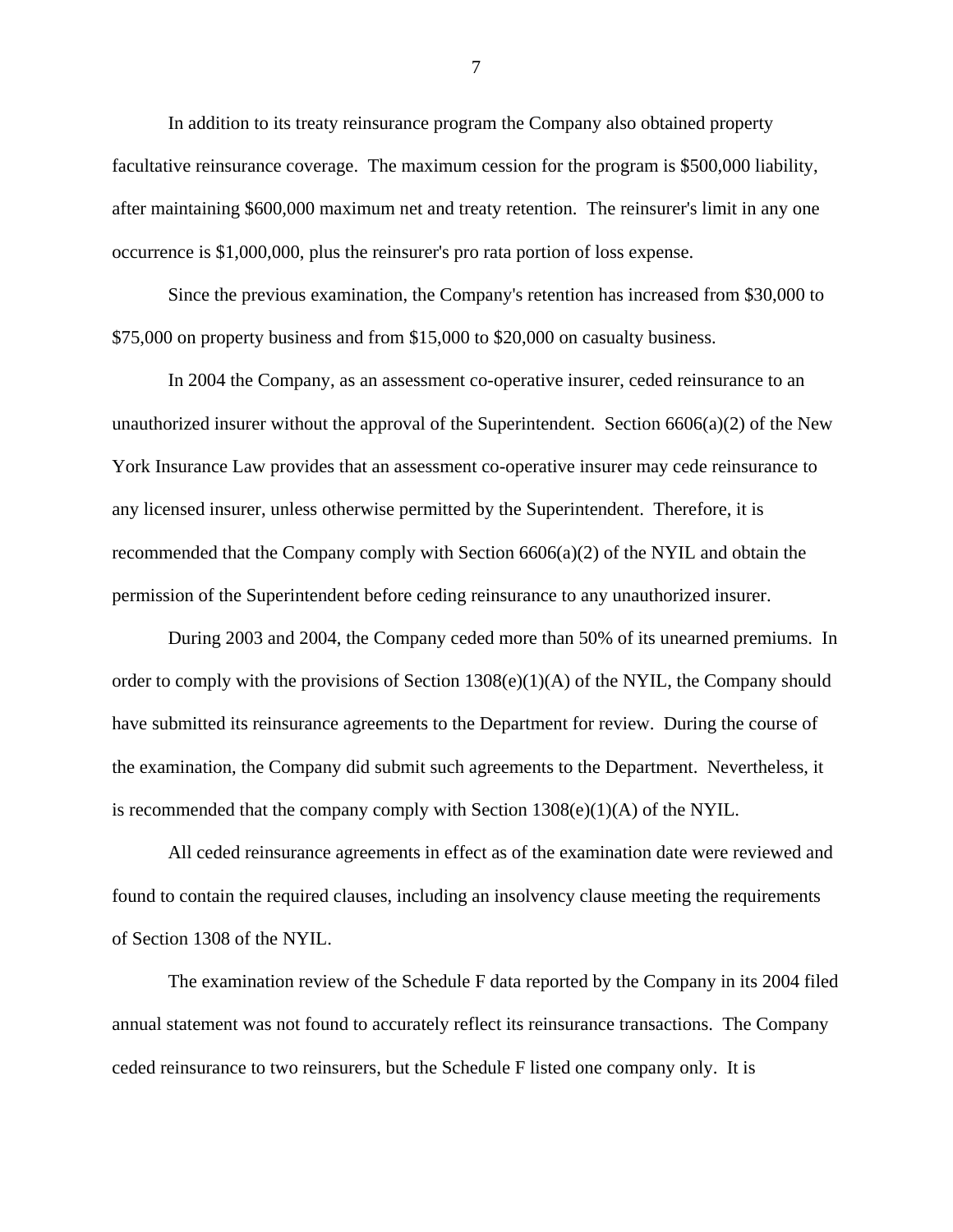<span id="page-9-0"></span>recommended that the Company comply with the annual statement instructions and complete Schedule F with the accurate data that reflects its reinsurance transactions. All ceded reinsurance agreements were accounted for utilizing reinsurance accounting as set forth in paragraphs 25 and 26 of SSAP No. 62.

#### D. Holding Company System

As of December 31, 2004, the Company was not a member of any holding company system. The Company was independent with no affiliations or pooling agreements in force at December 31, 2004.

## E. Abandoned Property Law

Section 1316 of the New York State Abandoned Property Law provides that amounts payable to a resident of this state from a policy of insurance, if unclaimed for three years, shall be deemed to be abandoned property. Such abandoned property shall be reported to the comptroller on or before the first day of April each year. Such filing is required of all insurers regardless of whether or not they have any abandoned property to report.

The Company's abandoned property reports for the period of this examination were all filed on a timely basis pursuant to the provisions of Section 1316 of the New York State Abandoned Property Law.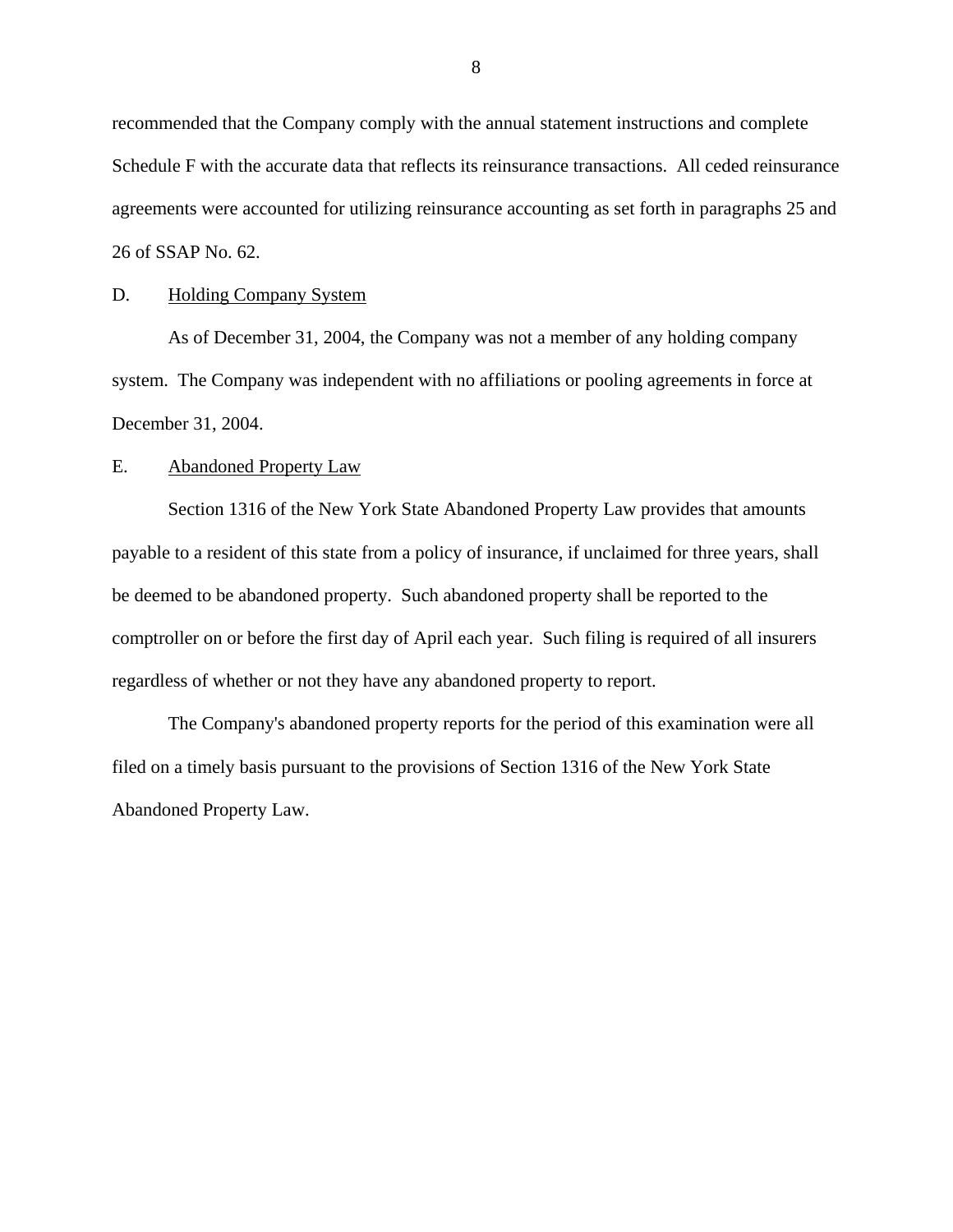## F. Significant Operating Ratios

The following ratios have been computed as of December 31, 2004, based upon the results of this examination: Net premiums written to 31% surplus as regards policyholders Liabilities to liquid assets(cash and invested 21% assets less investments in affiliates) Premiums in course of collection to 2% surplus as regards policyholders

All of the above ratios fall within the benchmark ranges set forth in the Insurance Regulatory Information System of the National Association of Insurance Commissioners.

The underwriting ratios presented below are on a earned/incurred basis and encompass the five-year period covered by this examination:

|                                              | Amounts      | Ratios  |
|----------------------------------------------|--------------|---------|
| Losses and loss adjustment expenses incurred | \$7,658,038  | 50.95%  |
| Other underwriting expenses incurred         | 5,840,141    | 38.86%  |
| Net underwriting gain                        | 1,531,907    | 10.19%  |
| Premiums earned                              | \$15,030,086 | 100.00% |

## G. Accounts and Records

## i. Annual Statement-Supplemental Compensation Exhibit

During the examination review of compensation paid to officers and employees, it was discovered that the Company did not include in the annual statement compensation exhibit commissions paid to officers and employees who also act as agents for the Company. It is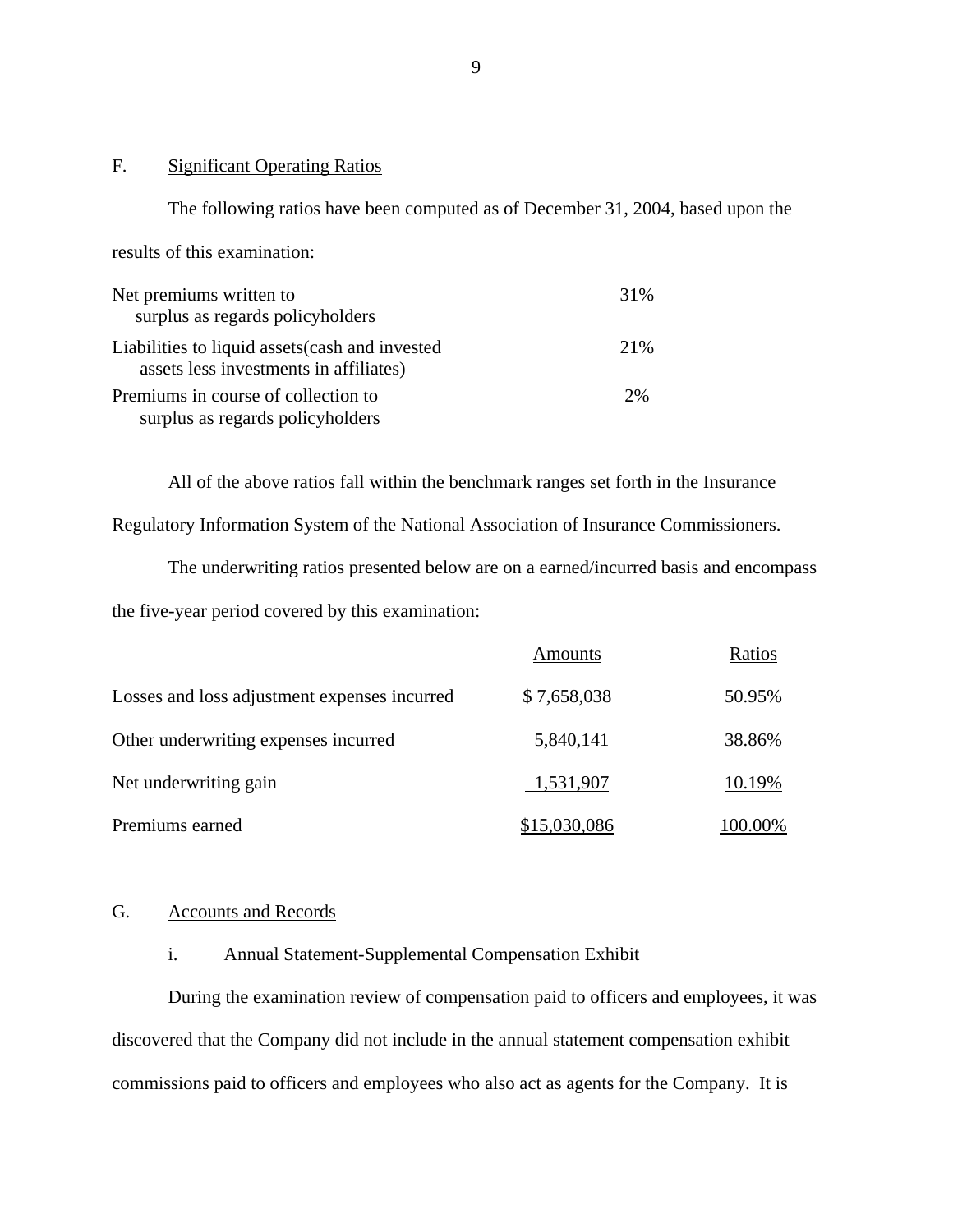recommended that the Company comply with the annual statement instructions and include in the annual statement Supplemental Compensation Exhibit all compensation paid to officers and employees.

#### ii. Signature requirements

Section  $6611(a)(4)(C)$  of the NYIL provides in part that all checks issued shall be signed either by two officers or one officer. During the review of the bank confirmation and the minutes of board meetings, it was discovered that two non-officer directors were listed as signatories on the Company's checking accounts. Consequently, it is recommended that the Company comply with Section  $6611(a)(4)(C)$  of the NYIL regarding the signature requirements on checks.

#### iii. Circular Letter 13 of 1976

During the review of the custodial agreement between the Company and the custodian of its securities, it was noted that the agreement did not contain the language suggested by Circular Letter 13 of 1976. The Letter suggests the inclusion of a provision that the custodian be obligated to indemnify the insurer in the event of any loss of securities occasioned by the dishonesty of the bank officers and that the bank will not be held liable for any failure to take any action required to be taken in the event that the said action is prevented or delayed by war etc. Therefore, it is recommended that the Company comply with the Department Circular Letter 13 of 1976 and obtain a custodial agreement that will include the language put forth by the Circular Letter.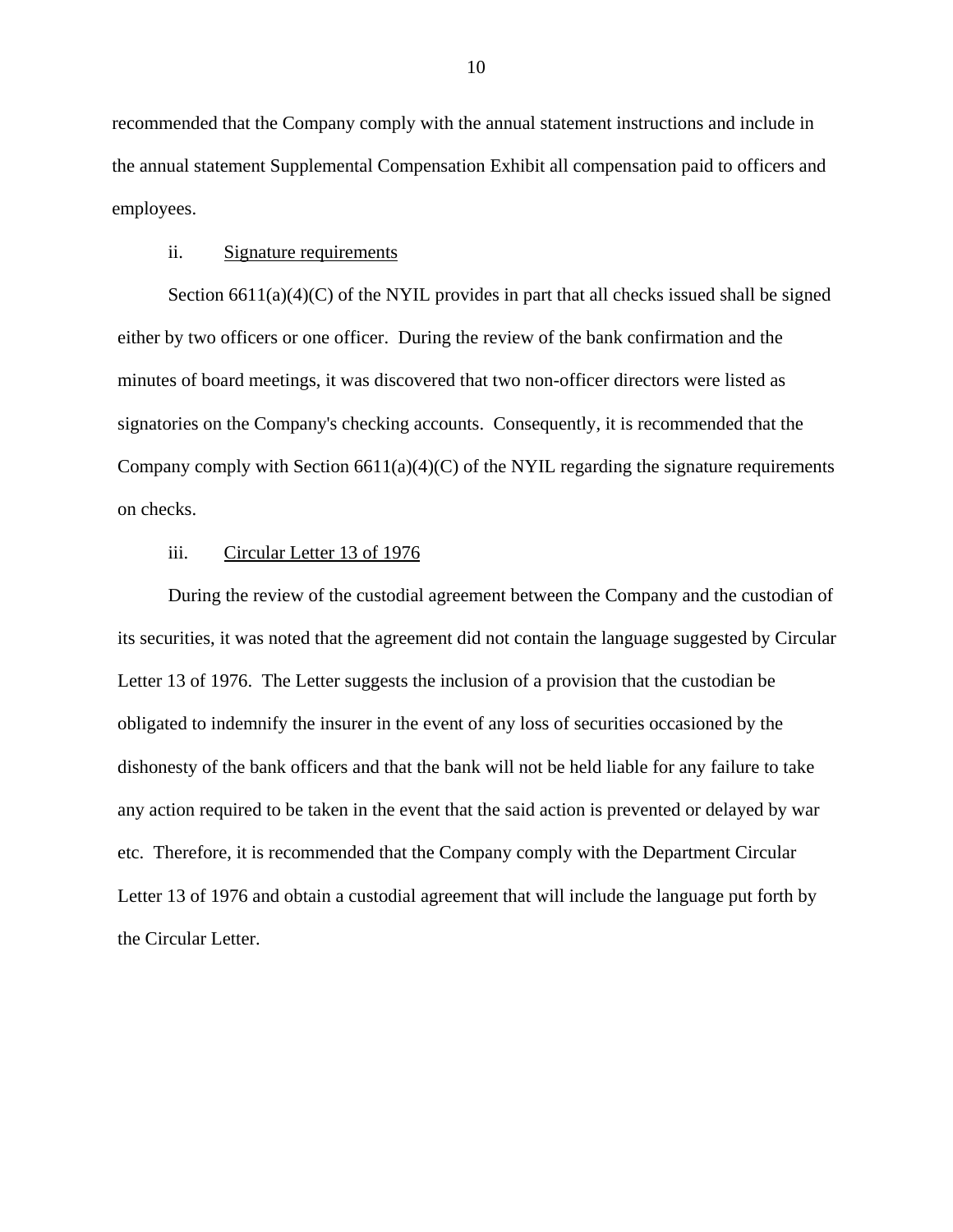## iv. Regulation 30

The report of the Company's time study used to allocate salaries to the annual statement expense group was not accompanied by written documentation to indicate the method used to perform the study. During the review of expense allocation, it was noted that some expenses were allocated to the wrong expense group. Therefore, it is recommended that management establish and maintain written documentation supporting time study on the allocation of salaries to the major expense groups in accordance with Regulation 30. Also, it is recommended that the Company allocate expenses to each expense category in accordance with Regulation 30.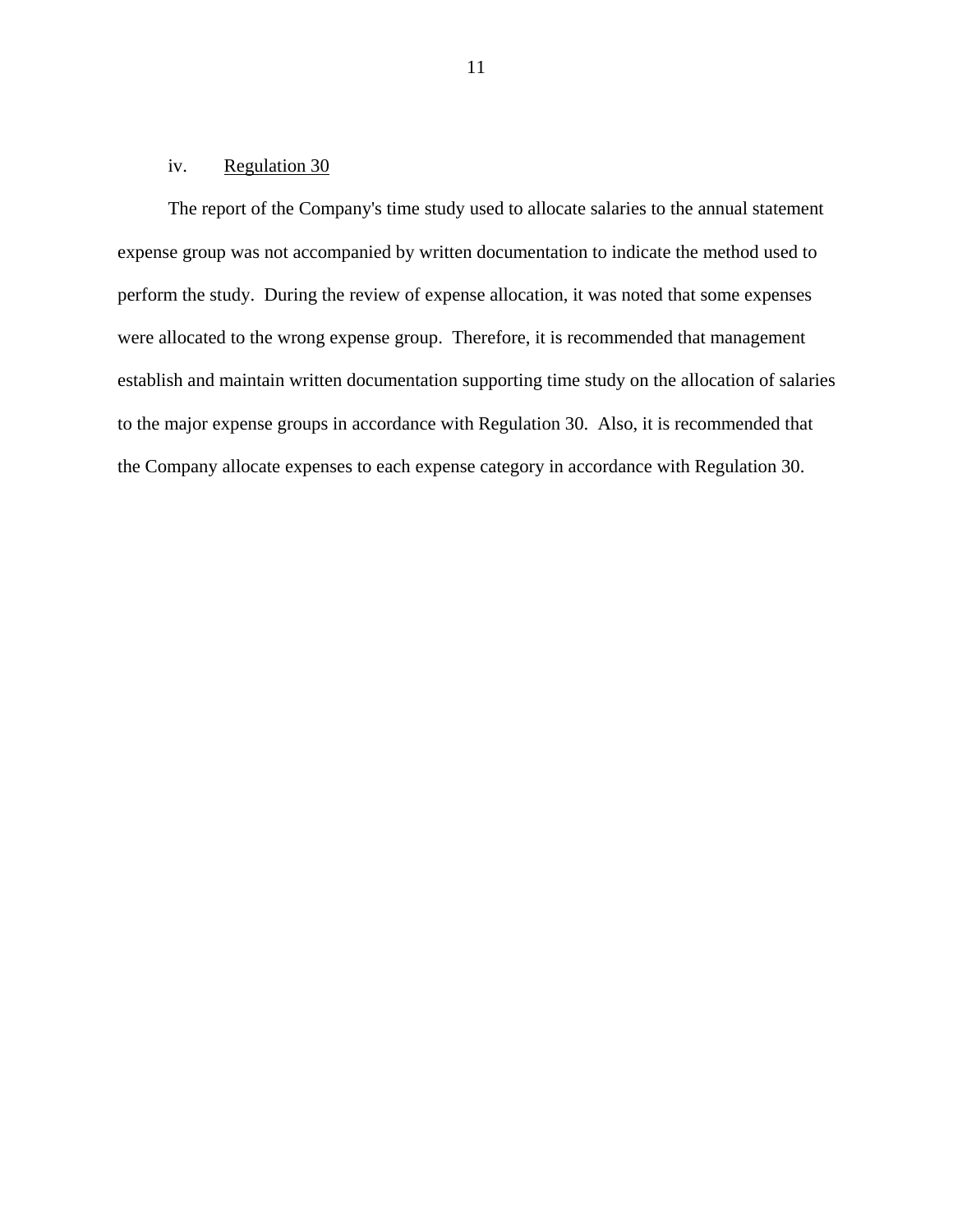# 3. FINANCIAL STATEMENTS

# A. Balance Sheet

The following shows the assets, liabilities and surplus as regards policyholders as

of December 31, 2004 as determined by this examination and as reported by the Company:

| Assets                                                                                      | Assets       | Examination<br><b>Assets Not</b><br>Admitted | Net Admitted<br>Assets |
|---------------------------------------------------------------------------------------------|--------------|----------------------------------------------|------------------------|
| <b>Bonds</b>                                                                                | \$12,233,169 | \$0                                          | \$12,233,169           |
| Preferred stocks                                                                            | 150,657      | $\boldsymbol{0}$                             | 150,657                |
| Common stocks                                                                               | 882,744      | $\overline{0}$                               | 882,744                |
| Properties occupied by the company                                                          | 23,112       | $\overline{0}$                               | 23,112                 |
| Cash, cash equivalents and short-term investments                                           | 1,936,316    | $\theta$                                     | 1,936,316              |
| Investment income due and accrued                                                           | 154,004      | $\boldsymbol{0}$                             | 154,004                |
| Uncollected premiums and agents' balances in the<br>course of collection                    | 235,285      | $\boldsymbol{0}$                             | 235,285                |
| Deferred premiums, agents' balances and installments<br>booked but deferred and not yet due | 900,538      | $\mathbf{0}$                                 | 900,538                |
| Amounts recoverable from reinsurers                                                         | 177,953      | $\overline{0}$                               | 177,953                |
| Totals                                                                                      | \$16,693,778 | $\underline{\$0}$                            | \$16,693,778           |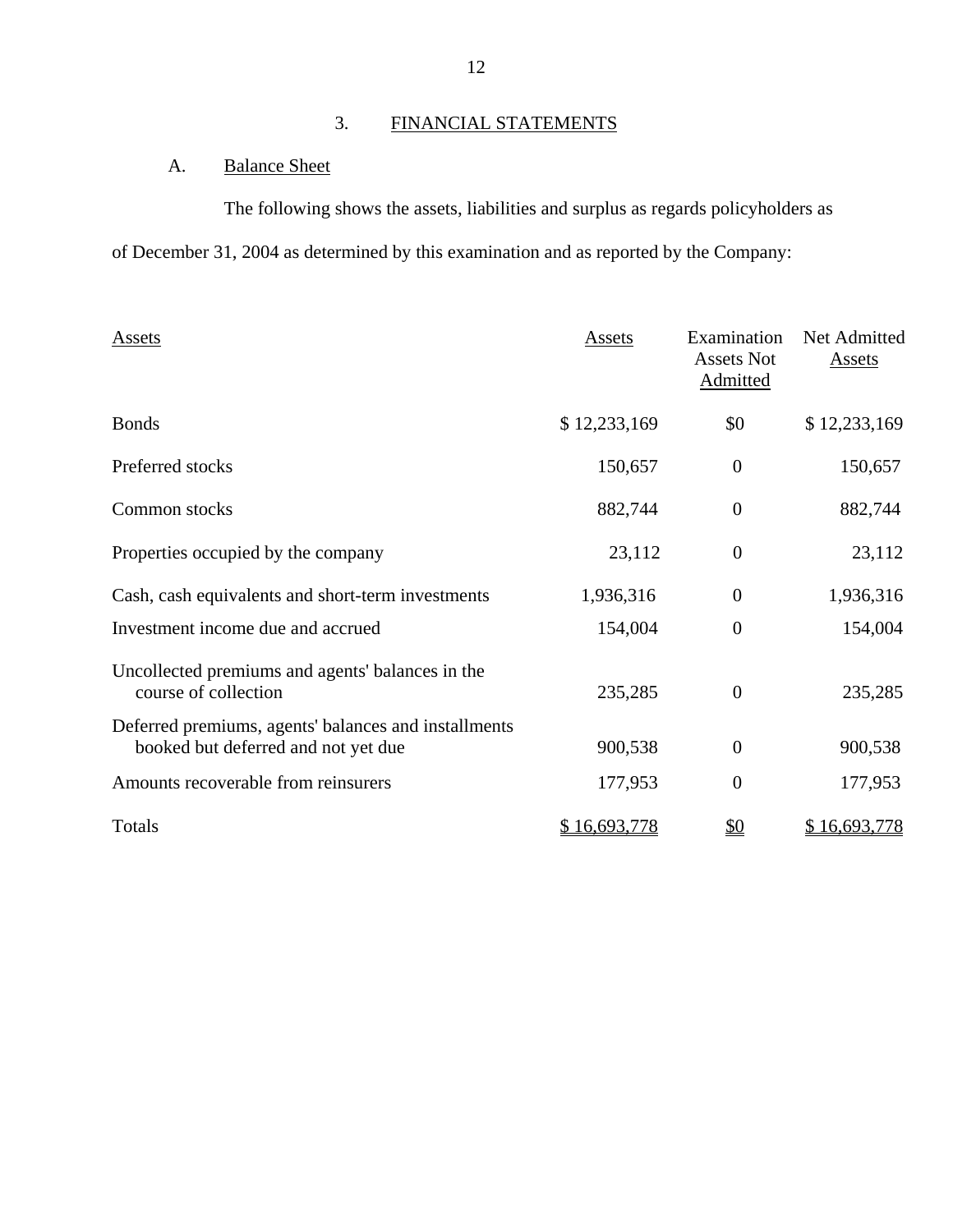| Liabilities, surplus and other funds                                     |            |              |
|--------------------------------------------------------------------------|------------|--------------|
| Losses and loss adjustment expenses                                      |            | \$1,153,425  |
| Commissions payable, contingent commissions and other<br>similar charges |            | 170,373      |
| Unearned premiums                                                        |            | 2,862,294    |
| <b>Total liabilities</b>                                                 |            | 4,186,092    |
| Aggregate write-ins for special surplus funds                            | 100,000    |              |
| Unassigned funds (surplus)                                               | 12,407,686 |              |
| Surplus as regards policyholders                                         |            | \$12,507,686 |
| Totals                                                                   |            | \$16,693,778 |

Note: The Internal Revenue Service has not yet begun to audit tax returns covering tax years 2000 through 2004. The examiner is unaware of any potential exposure of the Company to any tax assessment and no liability has been established herein relative to such contingency.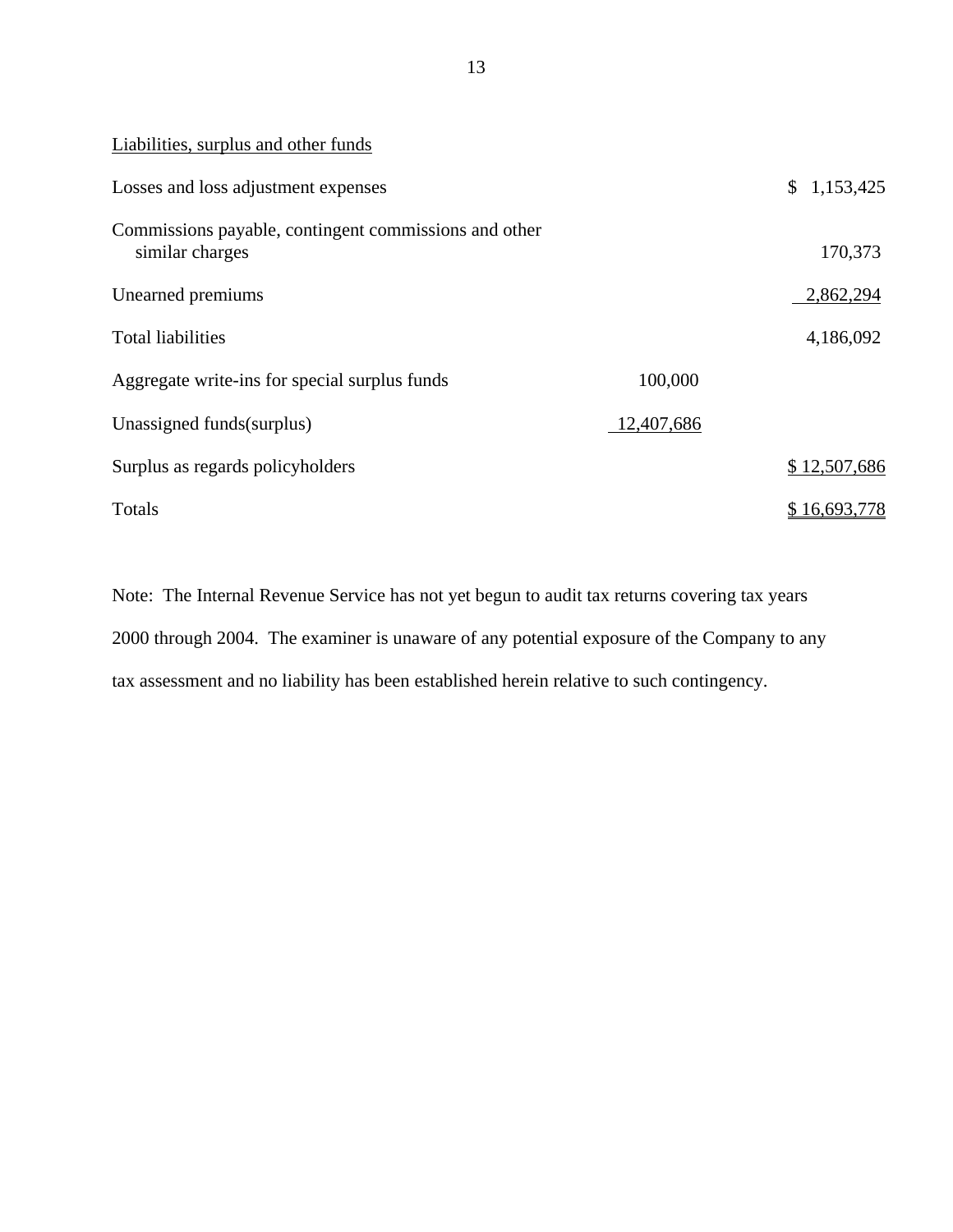B. Underwriting and Investment Exhibit

Surplus as regards policyholders increased \$3,385,634 during the five-year examination

period, January 1, 2000 through December 31, 2004, detailed as follows:

| <b>Underwriting Income</b>                                                                  |                  |               |
|---------------------------------------------------------------------------------------------|------------------|---------------|
| Premiums earned                                                                             |                  | \$15,030,086  |
| Deductions:                                                                                 |                  |               |
| Losses and loss adjustment expenses incurred                                                | \$7,658,038      |               |
| Aggregate write-ins for underwriting deductions                                             | <u>5,840,141</u> |               |
| Total underwriting deductions                                                               |                  | 13,498,179    |
| Net underwriting gain or (loss)                                                             |                  | \$1,531,907   |
| <b>Investment Income</b>                                                                    |                  |               |
| Net investment income earned                                                                | \$2,708,833      |               |
| Net realized capital gain                                                                   | (14,578)         |               |
| Net investment gain or (loss)                                                               |                  | \$2,694,255   |
| <b>Other Income</b>                                                                         |                  |               |
| Finance and service charges not included in premiums                                        | 150,297          |               |
| Total other income                                                                          |                  | 150,297<br>S. |
| Net income before dividends to policyholders and before federal<br>and foreign income taxes |                  | \$4,376,459   |
| Net income after dividends to policyholders but before federal<br>and foreign income taxes  |                  | \$4,376,459   |
| Federal and foreign income taxes incurred                                                   |                  | 973,695       |
| Net Income                                                                                  |                  | \$3,402,764   |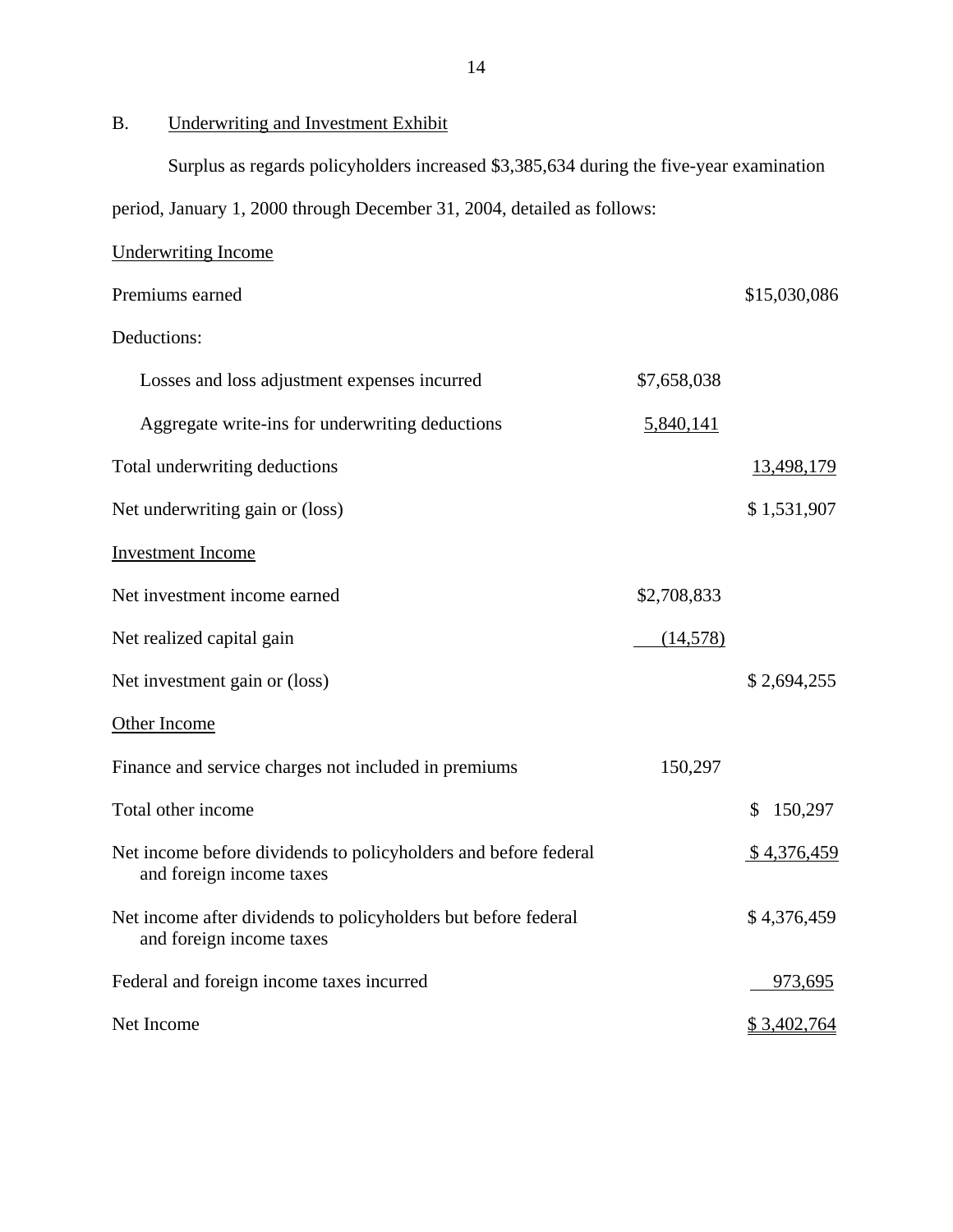| Surplus as regards policyholders per report on<br>examination as of December 31, 1999 |                      |              |
|---------------------------------------------------------------------------------------|----------------------|--------------|
| Gain in<br>Surplus                                                                    | Losses in<br>Surplus |              |
| \$3,402,764                                                                           | $\Omega$             |              |
| $\bf{0}$                                                                              | \$17,130             |              |
|                                                                                       |                      | \$3,385,634  |
| Surplus as regards policyholders per report on<br>examination as of December 31, 2004 |                      | \$12.507.686 |
|                                                                                       |                      |              |

#### 4. LOSSES AND LOSS ADJUSTMENT EXPENSES

The examination liability for the captioned items for \$1,153,425 is the same as reported by the Company as of December 31, 2004. The examination analysis was conducted in accordance with generally accepted actuarial principles and practices and was based on statistical information contained in the Companies internal records and in its filed annual statement.

The examination analysis of the loss and loss adjustment expense reserves was conducted in accordance with generally accepted actuarial principles and was based on statistical information contained in the Company's internal records and in its filed annual statements.

## 5. MARKET CONDUCT ACTIVITIES

In the course of this examination, a review was made of the manner in which the Company conducts its business and fulfills it contractual obligations to policyholders and claimants. The review was general in nature and is not to be construed to encompass the more precise scope of a market conduct investigation, which is the responsibility of the Market Conduct Unit of the Property Bureau of this Department.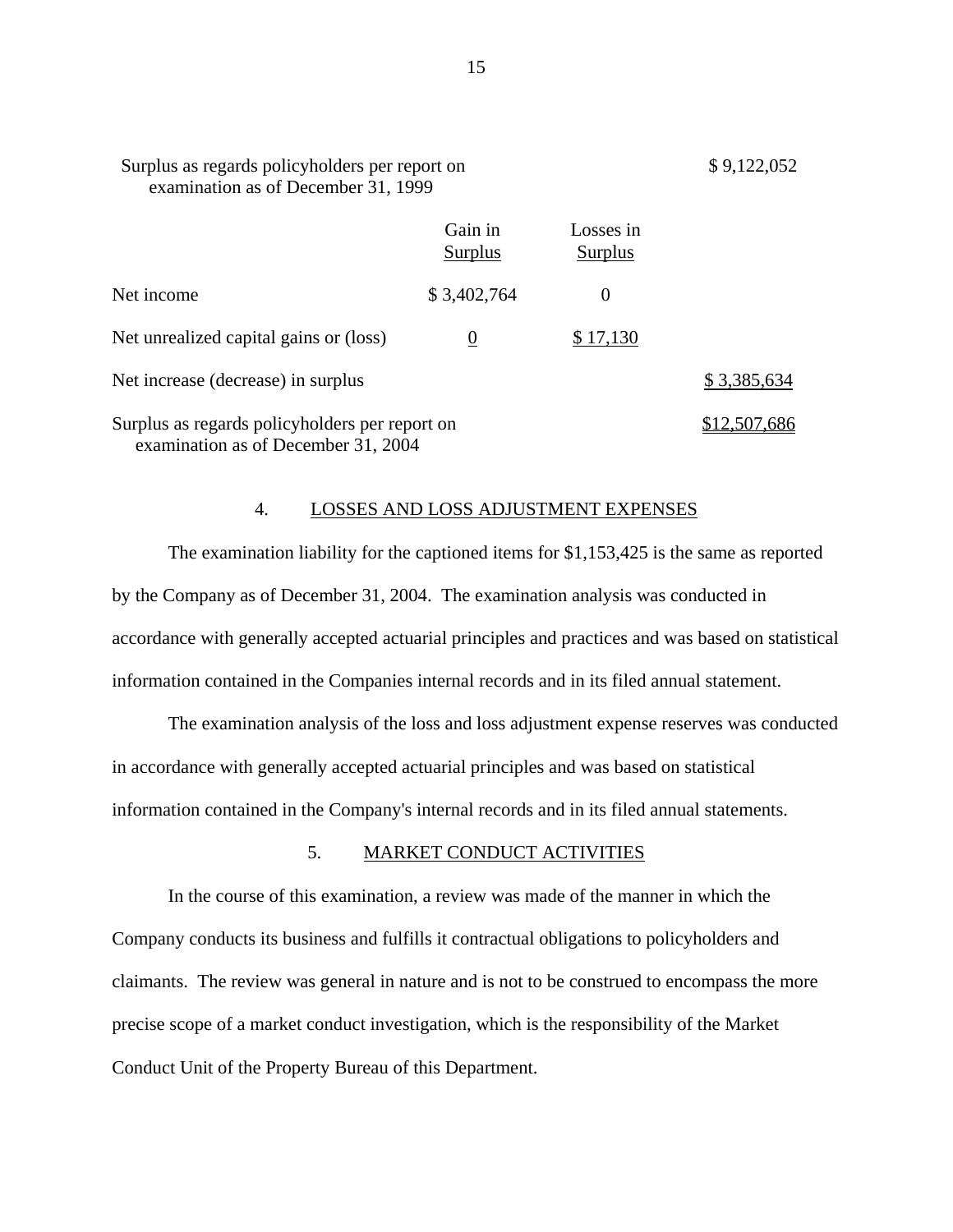<span id="page-17-0"></span>The general review was directed at practices of the Company in the following areas:

- A. Sales and advertising
- B. Underwriting
- C. Rating
- D. Claims and complaint handling

The review indicated the following findings and recommendations:

## Cancellation/non-renewal of commercial and personal lines

During the review of cancelled and non-renewal policies, it was discovered that the stated reasons for cancellations/non-renewal of policies were not specific. Section 3425(d)(1) and 3426(e)(2) of the NYIL state in part that written notice "shall contain the specific reason and reasons for cancellation/non-renewals." Therefore, it is recommended that the Company comply with Sections 3425(d) (1) and 3426(e) (2) of the NYIL and provide more specific reasons for commercial and personal lines cancellations/non-renewals issued forthwith.

## 6. COMPLIANCE WITH PRIOR REPORT ON EXAMINATION

The prior report on examination contained six recommendations as follows (page numbers refer to the prior report):

|           | <b>ITEM</b>                                                                                                                                     | PAGE NO.       |
|-----------|-------------------------------------------------------------------------------------------------------------------------------------------------|----------------|
| A.        | It was recommended that the board members who are unable or<br>unwilling to attend meetings consistently should resign or be replaced           | $\overline{4}$ |
|           | The Company has complied with this recommendation                                                                                               |                |
| <b>B.</b> | It was recommended that the Company followed the annual statement<br>Instructions by including call options dates in future financial statement | 9              |
|           |                                                                                                                                                 |                |

The Company has complied with this recommendation.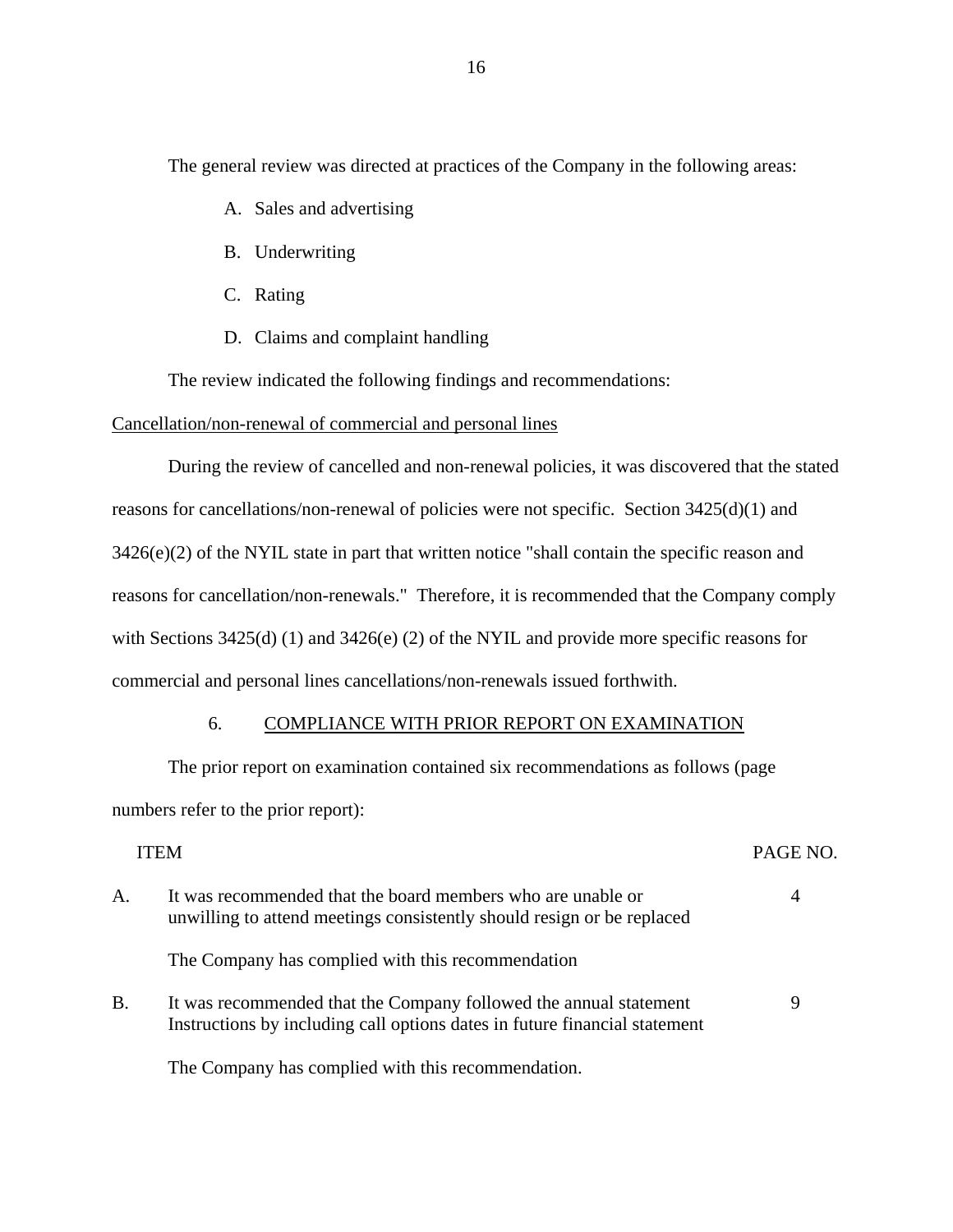|    | <b>ITEM</b>                                                                                                                                                                                                                                                                                              | PAGE NO. |
|----|----------------------------------------------------------------------------------------------------------------------------------------------------------------------------------------------------------------------------------------------------------------------------------------------------------|----------|
| C. | It was recommended that the Company follow the NAIC Accounting<br>Principles and Procedure Manual and annual statement instructions and<br>calculate the amortization of securities on the callable date rather than<br>maturity date, when necessary.                                                   | 9        |
|    | The company complied with this recommendation, but with the adoption of<br>Codification, this procedure was changed.                                                                                                                                                                                     |          |
| D. | It is recommended that the Company follow the NAIC annual statement<br>instructions and segregate premiums and agents balances in the course of<br>collection into their proper categories when reporting on lines 10.1 and<br>10.2 of page 2 of future financial statements filed with this Department. | 10       |
|    | The Company has complied with recommendation.                                                                                                                                                                                                                                                            |          |
| Ε. | It was recommended that the Company, in response to General<br>Interrogatory's $# 9(c)$ , have the written conflict of interest statements<br>completed annually, with regard to directors, officers and responsible<br>employees.                                                                       | 10       |
|    | The Company has complied with this recommendation.                                                                                                                                                                                                                                                       |          |
| F. | It was recommended that the Company complied with Section 312(b) of<br>the NYIL and retained a signed copy of the statement that each member of<br>the board of directors received a copy of the examination report.                                                                                     | 11       |
|    | The Company has complied with this recommendation                                                                                                                                                                                                                                                        |          |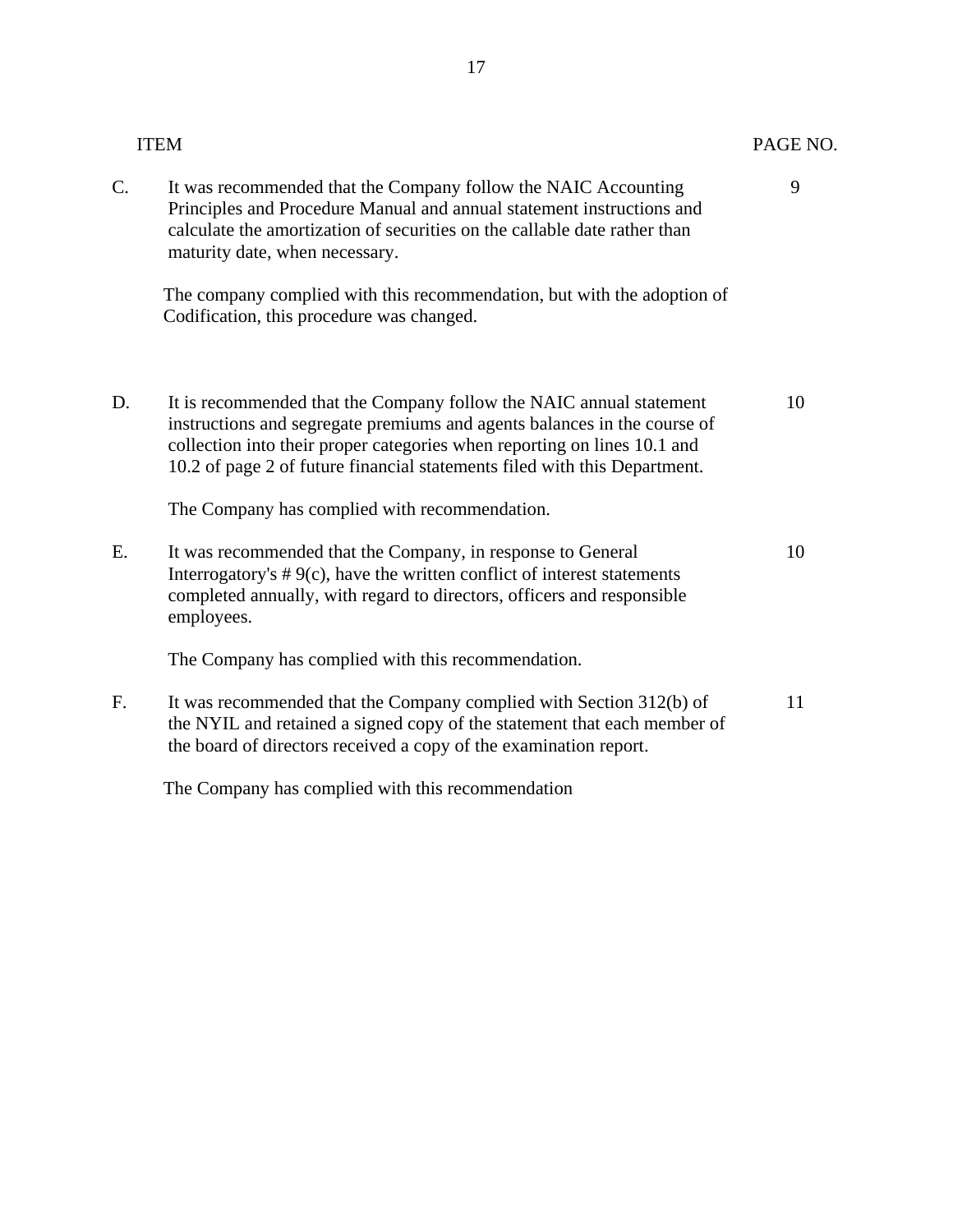# 7. SUMMARY OF COMMENTS AND RECOMMENDATIONS

| <b>ITEM</b> |                             |                                                                                                                                                                                                                  |                |  |
|-------------|-----------------------------|------------------------------------------------------------------------------------------------------------------------------------------------------------------------------------------------------------------|----------------|--|
| A.          | NO.<br>Management           |                                                                                                                                                                                                                  |                |  |
|             | i.                          | It is recommended that the Company adhere to all the provisions of<br>Section 712(a) of the NYBCL and have its board approve all<br>appointments to board committees.                                            | $\overline{4}$ |  |
|             | ii.                         | It is recommended that the Company comply with Section 1411(a) of<br>the NYIL and have all its investments approved by its board of<br>directors.                                                                | 4              |  |
| B.          | Reinsurance                 |                                                                                                                                                                                                                  |                |  |
|             | $\mathbf{i}$ .              | It is recommended that the Company comply with Section 6606(a)<br>(2) of the NYIL and obtain the permission of the Superintendent<br>before ceding reinsurance to any unauthorized insurer.                      | $\tau$         |  |
|             | ii.                         | It is recommended that the company comply with Section<br>$1308(e)(1)(A)$ of the NYIL.                                                                                                                           | $\overline{7}$ |  |
|             | iii.                        | It is recommended that the Company comply with the annual<br>statement instructions and complete Schedule F with the<br>accurate data that reflects its reinsurance transactions.                                | $7 - 8$        |  |
| C.          | <b>Accounts and Records</b> |                                                                                                                                                                                                                  |                |  |
|             | i.                          | It is recommended that the Company comply with the annual<br>statement instructions and include in the annual statement<br>Supplemental Compensation Exhibit all compensation paid to<br>officers and employees. | $9-10$         |  |
|             | ii.                         | It is recommended that the Company comply with section<br>$6611(a)(4)(C)$ of the NYIL regarding the signature requirements on<br>checks.                                                                         | 10             |  |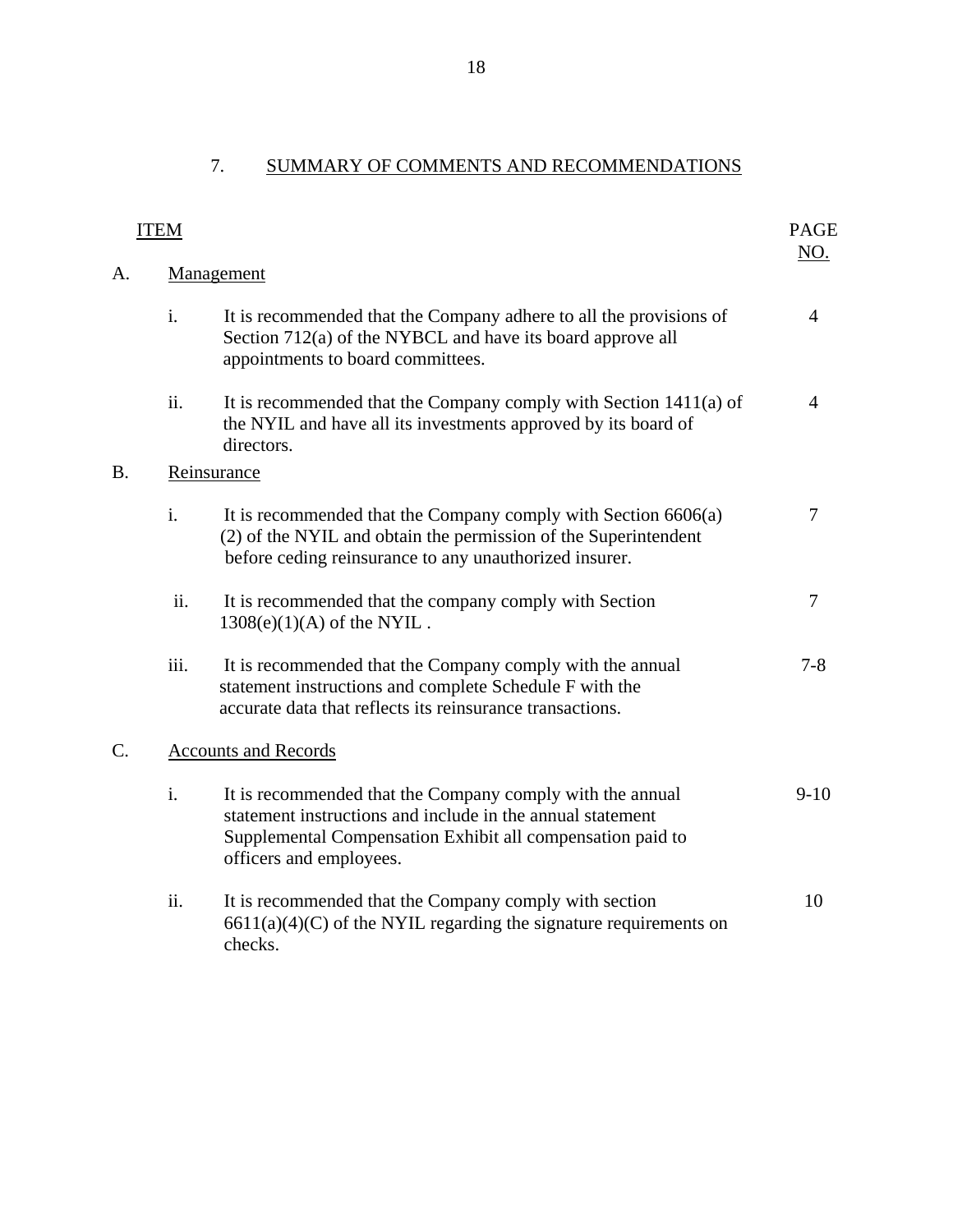|    | ITEM                  |                                                                                                                                                                                                                                                                                                                                      | PAGE NO. |
|----|-----------------------|--------------------------------------------------------------------------------------------------------------------------------------------------------------------------------------------------------------------------------------------------------------------------------------------------------------------------------------|----------|
|    | iii.                  | It is recommended that the Company comply with the<br>Department Circular Letter 13 of 1976 and obtain a custodial<br>agreement that will include the language put forth by the Circular<br>Letter.                                                                                                                                  | 10       |
|    | iv.                   | It is recommended that management establish and maintain written<br>documentation supporting time study on the allocation of salaries<br>into the major expense groups in accordance with Regulation 30.<br>Also, it is recommended that the Company allocate expenses to each<br>expense category in accordance with Regulation 30. | 11       |
| D. | <b>Market Conduct</b> |                                                                                                                                                                                                                                                                                                                                      |          |
|    |                       | It is recommended that the Company comply with Sections<br>$3425(d)(1)$ and $3425(e)(2)$ of the NYIL and provide more specific<br>reasons for commercial and personal lines cancellations/non-                                                                                                                                       | 16       |

renewal issued forthwith.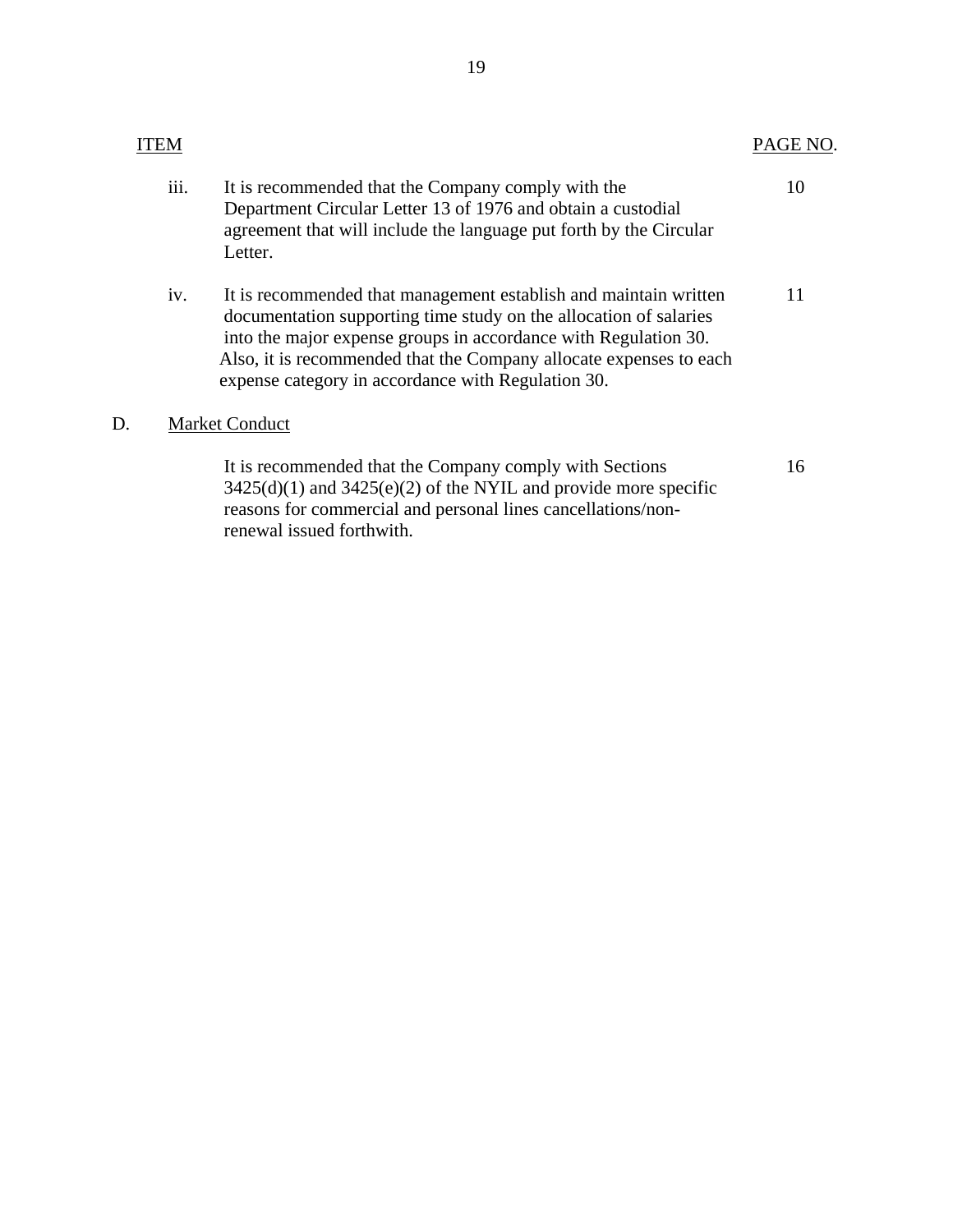*js* 

Nyantakyi Akuoko Senior Insurance Examiner

STATE OF NEW YORK) )SS. ) COUNTY OF ALBANY)

 $\epsilon$  –  $\epsilon$ 

 $\bar{\sigma}$ 

NYANTAKYI AKUOKO, being duly sworn, deposes and says that the foregoing report submitted is true to the best of his knowledge and belief.

Nyantakyi Akuoko

Subscribed and sworn to before me

this  $\frac{72\mu}{2}$  day of  $\frac{9 \beta}{12}$ 2005 <sub>URANNE</sub> M. BUR Public, State of New York<br>stiffed in Albany County<br>No. 018U5076509  $\alpha$  ratified **Technology Cooler Cooler 21, 68**